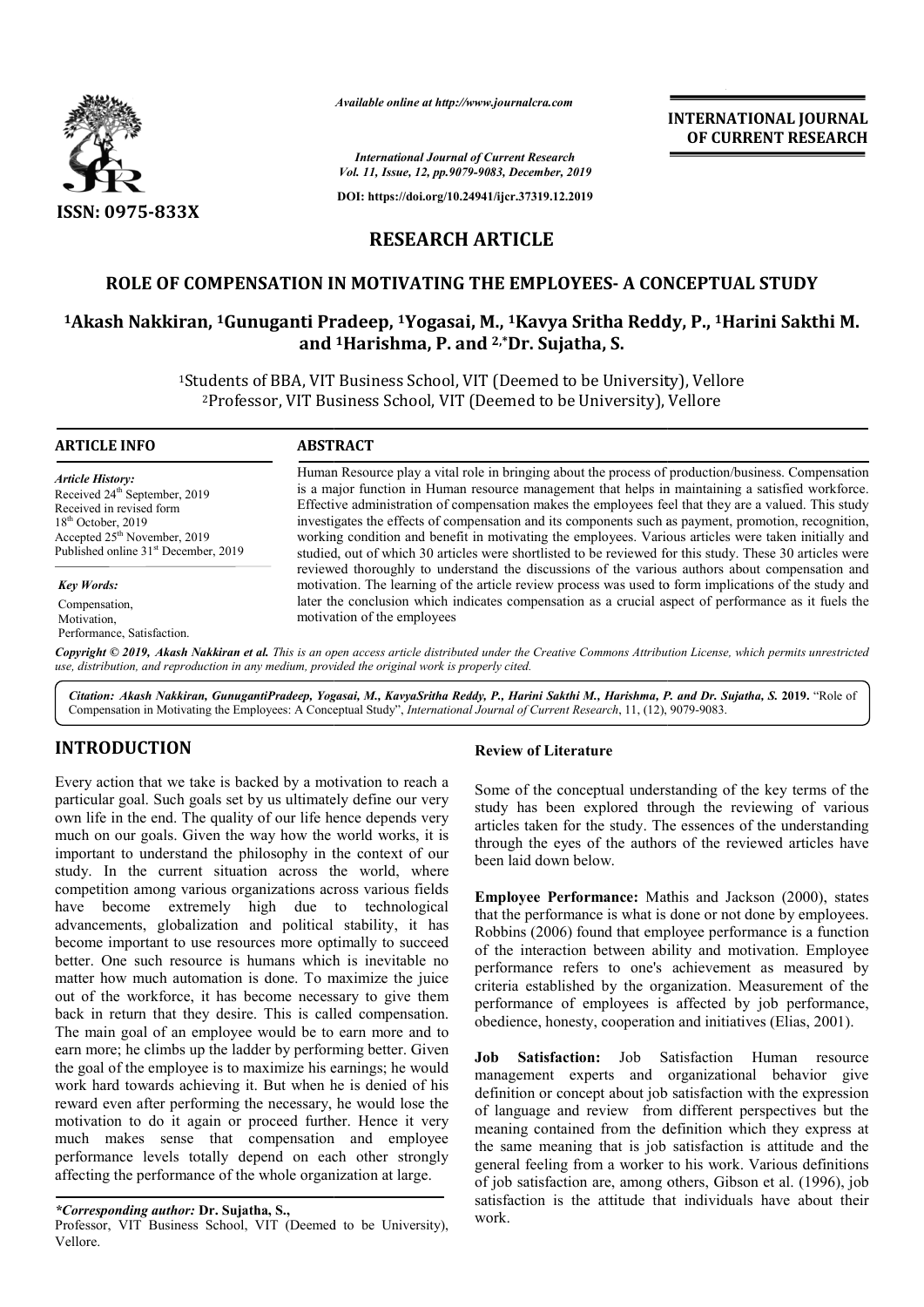**Compensation:** One way to improve performance management, motivate and improve employee performance is through compensation (Mathis, 2000). Dessler (2010), states that the employee compensation refers to any form of payment or reward for employees and derived from their work. Veitzhal, Rival and Ella (2010) say that the compensation can be divided into two, the first direct compensation that is compensated directly perceived by the recipient, in the form of salaries, wages, incentives that are vested and it is the company's obligation to pay it. Second indirect compensation, compensation cannot be felt directly by employees, the benefits and services (support services). Benefits and services are additional compensation (financial or non-financial) provided by the company's policy to all employees in an effort to improve their welfare, such as holiday allowances, pensions, uniforms, sports and excursions.

**Job Motivation:** Jones and George (2008) state that motivation is the central management, for explaining how people behave and how they do work in the organization. Uno (2012) says that motivation is the impulse contained in a person to try to establish behavioral changes that better meet their needs. Dimensions of motivation by McClelland (1987) which, motivation is the emergence of behavior because it is influenced by the needs that exist in human beings. First, Need for achievement is the need to achieve success, as measured by the standard of excellence in a person. These needs, closely linked with employment and direct behavior in an attempt to achieve some degree. Second, the need for affiliation, the need for warmth and support in relationships with others. This needs to hold direct behavior in intimate relationships with others and third, need for power, the need for control and influence over others. This requirement causes the person concerned less or not care about other people's feelings. Various theories of motivation were also studied through the literature studies of the reviewed articles and condensed to the key highlights of each theory and given below.

**The hierarchy of needs theory by Abraham Maslow:**  Motivation is the set of forces that initiate, directing and keep people in their efforts to achieve goals. Hierarchical Motivation Theory according to Maslow (Luthan, 2003), "Motivation is a process that starts from the needs of physiology and psychology that drive behavior or encouragement that leads to goals or incentives". Motivation includes 3 (three) interacting elements, namely: (1) Needs, needs to be created when there is physiological and psychological imbalance; (2) Encouragement, created to meet the needs; (3) Incentives, everything that can meet the needs and decrease encouragement. Maslow divides an important need for humanity into 5 (five) levels: (1) Physiological needs, is a basic need that humans need to survive. This need must be fulfilled before one wants to meet the above needs; (2) The need for safety (security), once the physiological needs are met then the need to protect oneself becomes the motivation of the next behavior. These needs include stability, freedom from fear and job security; (3) social needs (love and social needs) and once the needs of the body and security are met, new needs arise: ownership and belonging and the need to be accepted in social groups. Humans need others to relate and interact; (4) Needs of appreciation, after the three previous needs are met, there arises the need for rewards or the desire to excel; (5) Self-actualization, arises after all needs are met. It is a necessity to continue to grow and realize its full capacity and potential.

**Achievement theory by David McClelland:** Motivation by Ivancevich et al. (2008) in McClelland's theory of Achievement Theory, that motivation is a relationship with the concept of learning. He believes that many needs are derived from culture. Thus the key to understanding the process of motivation is interdependence on understanding and the relationship between needs, drives and incentives.

**Expectancy theory by Victor Vroom:** In the opinion of Kreitner and Kinicki (2009), by arguing that the Expectancy theory of Victor. H. Vroom, namely: Motivation boils down to the decision of how much effort to exert in a specific task situation. Motivation shortens the decision on how much effort is being made in a specific assignment situation. This Vroom Theory has the assumption that behavior derives from conscious choices among alternatives aimed at enlarging pleasure and minimizing suffering, at least 3 (three) different components, namely: (1) Direction, relates to what an individual chooses when he is confronted with a number of possible alternatives; (2) Intensity, refers to the strength of the response when the direction of motivation has been chosen; (3) Perseverance, referring to the length of time a person will continue to give their efforts. This theory argues that the high motivation of a person is determined by 3 (three) components, namely: (1) Expectancy, success in a task; (2) Instrumentality, namelythe assessment of what will happen if successful in doing a task; (3) Valence (valance), i.e. response to outcomes such as positive feelings, neutral, or negative. High motivation if effort produces something that exceeds expectations, on the contrary motivation is low if the effort produces less than expected (Widodo, 2014).

**Goal setting theory by Locke:** Furthermore, the theory of goal setting of motivation by Williams is: Motivation is the set of forces that initiates, directs and makes people persist in their effort to accomplish a goal. Motivation is an effort in the form of initiative, directing and making people commitment in trying to achieve goals. From several definitions of concepts that have been expressed by experts, it can be synthesized that the motivation of work is a process of behavior in moving oneself starting from the fulfillment of physiology and psychology needs and the drive to meet certain needs or to achieve goals, with dimensions and indicators: (1) Needs; (a) Achievement, (b) Authority, (c) Affiliation; (2) Encouragement; (a) Achieving success, (b) Opportunities to grow, (3) Incentives; (a) Individually, (b) Together.

**ERG motivation theory by Clayton Alderfer:** This theory is an improvement of Maslow's hierarchy of needs (Wukir, 2013) according to this theory humans have 3 (three) levels of need, namely: E (Existence: existence), refers to the need for the existence of basic materials, such as shelter, healthy physical and psychological safety. In Maslow's hierarchy this need is a physical and security requirement; R (Relatedness: relevance), refers to the desire to have interpersonal relationships and social interactions similar to social needs and external components of the need for appreciation in Maslow's hierarchy; G (Growth: growth); refers to the desire to grow and develop its full potential. Usually this desire is met with the involvement of individuals within the organization. In Maslow's hierarchy, thisneed is similar to the intrinsic component of reward needs and self-actualization.

**Theory of two factors by Fredrick Herzberg:** According to Widodo (2014), this theory concerns the things that directly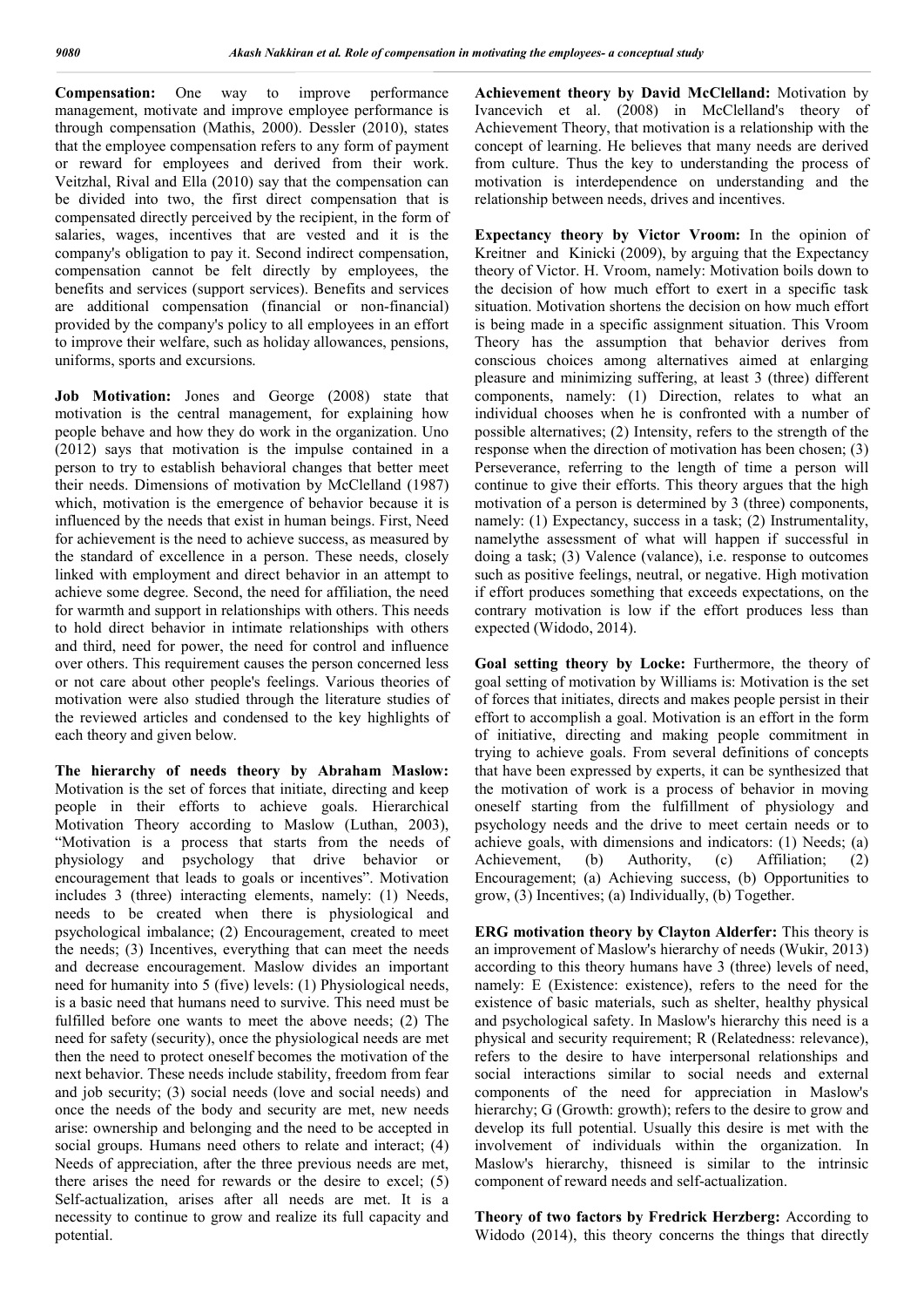and indirectly affect the motivation of work, that there are 2 (two) important factors that must be considered in encouraging the motivation of members, namely: (1) maintenance factororhygienic; and motivator factors. Maintenance factors or hygienic is factors that cause dissatisfaction in the work and are extrinsic.

**Theory X and theory Y by Dauglas McGregor:** Theory X and Theory Y according to McGregor in his book The Human Side of Enterprise (Wukir, 2013) states that people in an organization can be managed through 2 (two) ways, namely: (1) More negatives, which fall within category X and (2) More positive, which falls within category Y. Presents 2 (two) views of man, to the assumption held by the manager, namely: Theory X, there are 4 (four): (a) Employees are inherently embedded in their dislike of work; (b) Employees disliking their work to be monitored or threatened with punishment for achieving goals; (c) Employees will avoid responsibility; (d) Most employees put security above all work-related factors, while the Theory Y is  $4$  (four): (a) Employees may view cooperation as reasonably as rest and play; (b) People will exercise self-direction and self- supervision if they commit to the target; (c) The average person will accept responsibility; (d) The ability to make innovative decisions.

## **DISCUSSION**

Motivation has been defined as the driving force which guides the human actions. According to Baron (1983), motivation is a combination of various processes that influence the human behavior, in order to achieve specific goals. Cascio (2003) assumes that motivation contains "those psychological processes that cause the arousal, direction and persistence of voluntary actions that are goal directed." Motivation depends on certain intrinsic, as well as, extrinsic factors which in collaboration results in fully committed employees. According to Dalal (2005), tangible incentives are effective in increasing performance for task not done before, to encourage "thinking smarter" and to support both quality and quantity to achieve goals. Incentives, rewards and recognitions are the prime factors that impact on employee motivation. Motivated employees are generally considered as a competitive advantage for any organization, as their performance enables an organization to achieve its goals in an effective and efficient manner. In the past few years, several researchers have argued that amongst the various 'resources' available to the organization, Human Resources are more vital as they can provide a company with a competitive edge over others. Armstrong and Brown (2001) commented that the commitment level of all employees working in an organization is dependent upon the business strategy of the organization, which should include a balanced reward and recognition system. Heath field (2004) has also presented the same argument i.e. the motivation and productivity level of employees can be enhanced by providing them with effective recognition system. Subsequently, the success of a modern organization is based upon how an organization maintains the motivation level of its employees and how effective is the performance evaluation system. Amongst the various challenges faced by modern organizations, meeting the goals and obligations take prime importance, hence the performance of employees has a crucial impact on overall organizational achievement. Demotivated staff members are unable to practice their skills, abilities, innovation and full commitment to the organization needs (Rizwan and Ali, 2010).

Apart from monetary gains, employees consider recognition and appreciation as a valuable feeling that boosts up their morale, ultimately increasing their productivity and commitment towards the organization. Subsequently, it becomes easier for organizations to retain motivated employees, thereby reducing extra costs associated with hiring. According to Colvin (1998), reward and recognition programs is an effective mechanism that keeps high spirits among employees, boosts up their morale and establishes a relationship between performance and motivation. Reward and Recognition systems, if transparent caninduce feelings of ownership in the employees towards their organization, in general and their tasks/responsibilities in particular. An established fact present in many research studies is that rewards are linked to performance which ultimately leads to job satisfaction. Employees feel motivated, when their needs are met. Level of motivation amongst employees increased, when employees get increase in recognition, appreciation and pay (Stajkovic and Luthans, 2003).

Motivation levels are also dependent upon the organizational environment, culture and relationships between the employees and their supervisors. Employees' relation with employees and with supervisor is a key ingredient of the inner strength of the organization (Bandiera, Barankay, Rasul, 2007). Rewards enhance the motivation level of employees, whether they are given for the first time or are given on a regular basis. As far as organizations, with a long term perspective are concerned, they cannot afford to lower the morale of their employees, as it can have a direct negative impact on productivity levels. Jamil and Raja (2011) concluded in their study that intrinsic (internal) motivation generally leads to creativity and has a long term impact on the employee, whereas the extrinsic (external) motivation is often short lived. In Management Sciences, the term 'Compensation' is one of the most comprehensively researched term. There are contrasting views about the term, due to which the researchers generally do not agree upon a uniform definition. According to Milkovich and Newman (1999), there are at least four different views about compensation i.e. society views compensation as a measure of justice and that it enables employees to understand that they are being rewarded for their efforts. Stockholders consider compensation as a tool that creates a sense of ownership amongst employees and they link high executive salaries with high return on investments. Managers, on the other hand view compensation as an expense, which can be used to 'influence' the behavior of employees. For employees, compensation is a major source of financial security and an entitlement for being an employee of the company. Thus, compensation can be referred to "…all forms of financial returns and tangible services and benefits employee receive as part of an employment relationship" (Dessler, 2004). According to Decenzo et al. (1999), compensation is related with every type of reward that employees receive in exchange of performing a job. Armstrong and Murlis (2005) argues that compensation is not a gift, but a 'pay' or a 'reward' that an employee receives during employment. According to Belcher (1997), compensation influences the motivation level of employees. Performance based compensation systems are regarded as one of the effective tool, for achieving organizational goals and objectives (Andrews and Henry, 1963). In order to attract and retain the competent workforce, like other organizations,universitiesalsooffercompetitivelevelofcompensa tiontotheirfacultyandrecognize their achievements (Sial et al., 2011).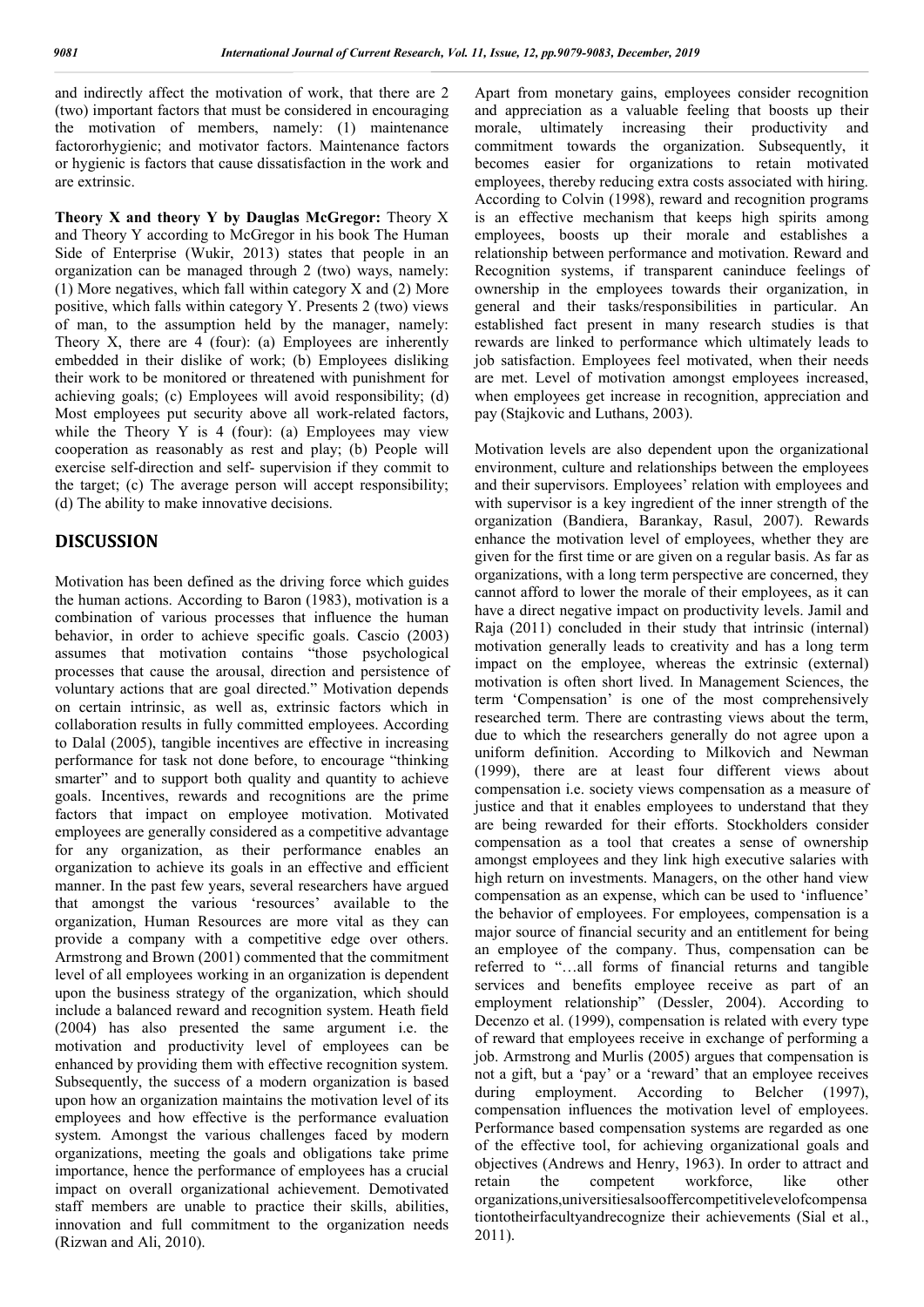Such employee friendly policies in universities enhance job satisfaction amongst faculty members and improve academic quality (Comm and Mathaisel, 2003). Armstrong and Brown (2001) have defined compensation as "an adequate and equitable remuneration for employees due to their contributions in achieving organizational objectives". Navita et al. (2004) has also focused on establishing a linkage between compensation policies and employee motivation and that it helps in improving overall organizational effectiveness. Compensation practices generally vary from organization to organization, depending upon a number of macro and micro environment factors. Organizations, including universities design their compensation packages based upon factors such as length of employment, employment type, research and academic contributions etc. Even the retirement benefits are dependent upon age and years of service in the institution. Several research studies in this domain (Heathfield, 2011; Zingheim and Schuster, 2008; Navita et al., 2010) have included bonuses, overtime payments, profit sharing, recognition and appreciation awards, commissions, health and medical benefits, company- paid cars, fuel cards, house rents and other non-monetary but taxable income items as part of a comprehensive compensation package.

## **Implications**

The ranked importance of motivational factors of employees at the organizations provides useful information for the director and employees. Knowing how to use this information in motivating organizations' employees is complex. The strategy for motivating organizations' employees depends on which motivation theories are used as a reference point. If Hertzberg's theory is followed, management should begin by focusing on pay and job security (hygiene factors) before focusing on interesting work and full appreciation of work done (motivator factors). If Adams' equity theory is followed, management should begin by focusing on areas where there may be perceived inequities (pay and full appreciation of work done) before focusing on interesting work and job security. If Vroom's theory is followed, management should begin by focusing on rewarding (pay and interesting work) employee effort in achieving organizational goals and objectives.

Regardless of which theory is followed, interesting work and employee pay appear to be important links to higher motivation of organizations' employees. Options such as job enlargement, job enrichment, promotions, internal and external stipends, monetary, and non- monetary compensation should be considered. Job enlargement can be used (by managers) to make work more interesting (for employees) by increasing the number and variety of activities performed. Job enrichment can used to make work more interesting and increase pay by adding higher level responsibilities to a job and providing monetary compensation (raise or stipend) to employees for accepting this responsibility. These are just two examples of an infinite number of methods to increase motivation of employees at the organizations. The key to motivating organizations' employees is to know what motivates them and designing a motivation program based on those needs. The results presented in this paper also have implications for the corporate System. The effectiveness of Extension is dependent upon the motivation of its employees (Chesney, 1992; Buford, 1990; Smith, 1990). Knowing what motivates employees and incorporating this knowledge into the reward system will help Extension identify, recruit, employ, train, and retain a productive workforce. Motivating Extension employees requires both managers and employees working together (Buford, 1993). Extension employees must be willing to let managers know what motivates them, and managers must be willing to design reward systems that motivate employees. If properly designed reward systems are not implemented, however, employees will not be motivated.

### **Conclusion**

Based on the results of paper reviews of previous research and discussion that have been described in the previous chapters and with reference to some theories, it can be concluded as follows:

- Compensation has a positive and significant effect on work motivation. This means that if the compensation received is higher than the employee's motivation will be better in carrying out the tasks assigned.
- Compensation has a positive and significant effect on job satisfaction. This means that if the compensation received is better or higher then it will increase employee job satisfaction.
- The Motivation of work has a positive and significant impact on job satisfaction. This means that if the motivation of work increases it will increase employee job satisfaction.
- Compensation has a positive and significant effect on employee performance. This means that if the compensation received is higher than the employee's performance will be better.
- Job satisfaction has a positive and significant impact on employee performance. This means that if employee job satisfaction increases then employee performance will be better.

## **REFERENCES**

- Agung Anggoro Seto, 2018. Compensation Motivation and Competence to Interest in Doing Research on Lecturers at Tridinanti University of Palembang, Advances in Economics, Business and Management Research, volume65.
- Ahmad Timsal Abeera Qaiser Malik, 2015. Impact of Compensation Policy on the Motivation Level of Employees: Empirical Evidence from the University Teachers of Pakistan, South Asian Journal of Banking and Social Sciences Vol. 1, No.01 (2015), ISSN: 2410- 2067 © Institute of Banking and Finance, BZUMultan.
- AlamzebAamir, Khawaja Jehanzeb, King Anwar Rasheed, OmairMujahid Malik, 2012. Compensation Methods and Employees Motivation (With Reference to Employees of National Commercial Bank Riyadh), *International Journal of Human Resource Studies* ISSN 2162-3058 2012, Vol. 2, No. 3, SaudiArabia.
- Arman Kulchmanov, Maniam Kaliannan, 2014. Does Money Motivate Employees? Empirical Study of Private and Public Financial Sector in Kazakhstan, *International Journal of Business and Management*, Vol. 9, No.11.
- AsgharAli, Muhammad Naseem Akram, 2012. Impact of Financial Rewards on Employee's Motivation and Satisfaction in Pharmaceutical Industry, *Pakistan, Global*